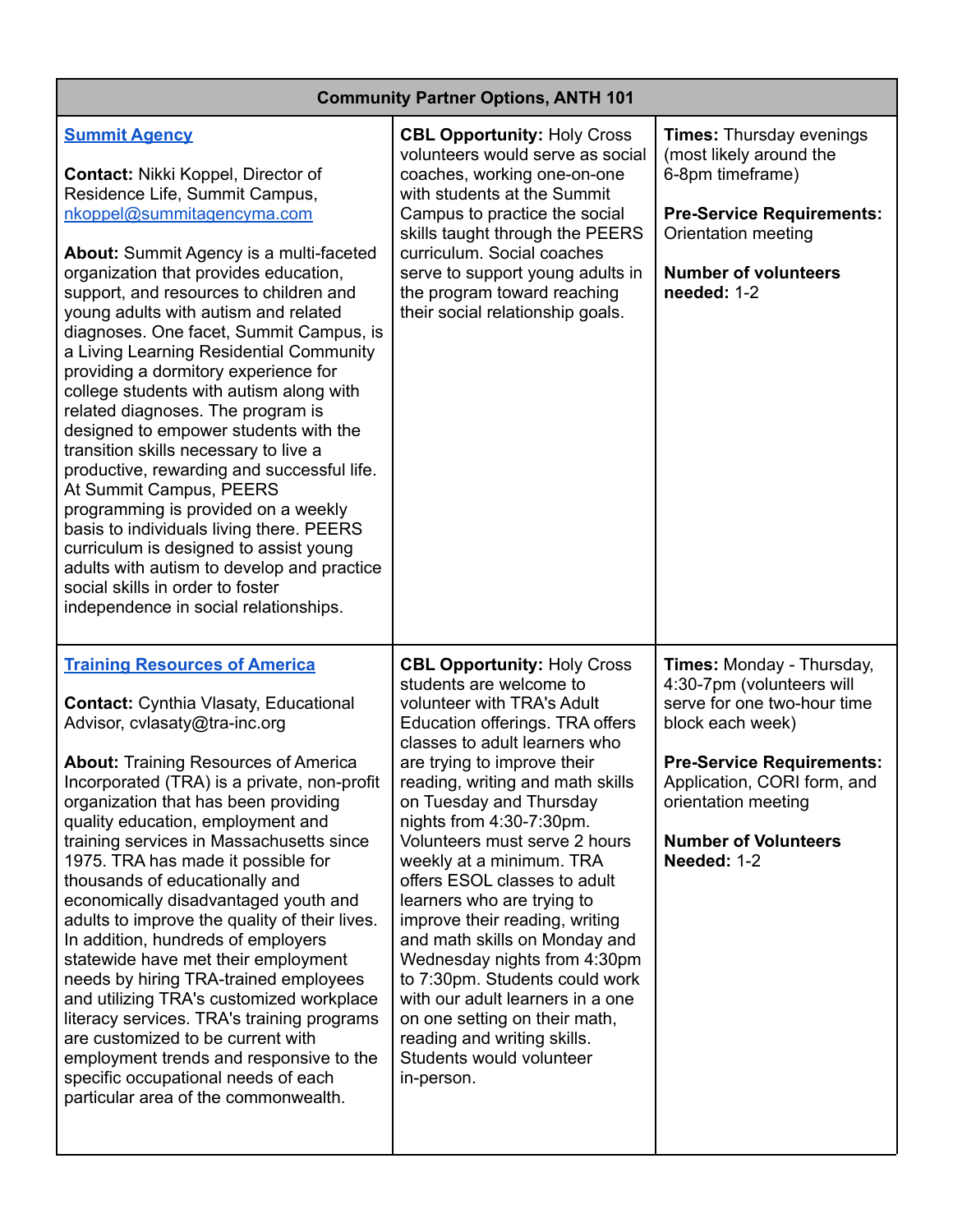| <b>Marie Anne Center</b><br>Contact: Sr. Michele Jacques,<br>michelejacques44@gmail.com<br>About: Marie Anne Center (MAC), a<br>ministry of the Sisters of Saint Anne, is<br>located in the lower level of St. Bernard<br>Church on Lincoln Street in Worcester,<br>MA. The Center addresses educational<br>and spiritual needs of families and<br>provides basic education and living skills<br>for people who would otherwise not have<br>access to them. Special attention is given<br>to families living within its multi-ethnic<br>neighborhood. Opened in April 2001, the<br>Marie Anne Center offers a variety of<br>activities, including after-school<br>tutoring, a computer lab with Internet<br>access, English as a Second Language<br>classes, sewing classes, yoga classes, art<br>and music classes, Teen Talk, and a<br>police/clergy mentoring program. The<br>work of the Center is carried out primarily<br>by the Sisters of St. Anne and associates,<br>as well as others from the region, under<br>the direction of Sister Michèle Jacques, a<br>Sister of Saint Anne. The Marie Anne<br>Center hosts a variety of programs and<br>classes for children/youth, teenagers,<br>and adults in the Worcester area. In<br>particular, the Center caters to the needs<br>of families and individuals living in<br>surrounding multi-ethnic neighborhoods. | <b>CBL Opportunity: From 2:30 to</b><br>5:30 pm, students from the<br>neighborhood receive individual<br>tutoring by Marie Anne Center<br>staff, high school and college<br>students and other dedicated<br>volunteers. Volunteers are<br>needed once per week for a 2-3<br>hour time slot. Volunteers are<br>invited to tutor, and/or<br>teach/assist with art, music, and<br>dance classes.                                                                                                                               | Times: Thursdays from 2:30<br>to 5:30 pm (volunteers will<br>serve for one two hour time<br>block)<br><b>Pre-Service Requirements:</b><br>CORI Form and safe<br>environment training (to be<br>done on site)<br><b>Number of Volunteers</b><br>Needed: 1-2                                                                                                                                                                       |
|----------------------------------------------------------------------------------------------------------------------------------------------------------------------------------------------------------------------------------------------------------------------------------------------------------------------------------------------------------------------------------------------------------------------------------------------------------------------------------------------------------------------------------------------------------------------------------------------------------------------------------------------------------------------------------------------------------------------------------------------------------------------------------------------------------------------------------------------------------------------------------------------------------------------------------------------------------------------------------------------------------------------------------------------------------------------------------------------------------------------------------------------------------------------------------------------------------------------------------------------------------------------------------------------------------------------------------------------------------------------------|-----------------------------------------------------------------------------------------------------------------------------------------------------------------------------------------------------------------------------------------------------------------------------------------------------------------------------------------------------------------------------------------------------------------------------------------------------------------------------------------------------------------------------|----------------------------------------------------------------------------------------------------------------------------------------------------------------------------------------------------------------------------------------------------------------------------------------------------------------------------------------------------------------------------------------------------------------------------------|
| <b>Net of Compassion</b><br><b>Contact: Brain Ashmankus, Director of</b><br>Operations,<br>bashmankas@netofcompassion.org<br><b>About:</b> Net of Compassion is a<br>faith-based nonprofit working to transform<br>the lives of people experiencing<br>homelessness, poverty, and substance<br>use disorder in the City of Worcester.<br>They work to meet this population's<br>immediate needs for food, clothes,<br>showers, shelter, and community as well<br>as accompany them on their journey<br>toward recovery, housing, and stability<br>through community, unconditional<br>acceptance, and referrals for services and<br>housing. From their Main Street<br>headquarters, they operate a food pantry,                                                                                                                                                                                                                                                                                                                                                                                                                                                                                                                                                                                                                                                           | <b>CBL Opportunities: Volunteers</b><br>are needed:<br>To set up and organize<br>$\bullet$<br>for the clothing closet<br>and food pantry<br>To assist guests as they<br>"go shopping" on<br>Wednesdays for clothes<br>and Thursdays for food<br>between 1pm and 4pm<br>To serve and set up for<br>Saturdays on Main<br>Street, a program which<br>provides hot meals,<br>music, and community<br>for people experiencing<br>homelessness<br>To help at the shower<br>trailer by interacting with<br>and supporting those in | Times: 2 hours per week<br>within the following time<br>frames:<br>Set up and organizing<br>$\bullet$<br>food pantry and<br>clothing closet:<br>9am-5pm on<br>Tuesdays<br>Clothing closet:<br>$\bullet$<br>9am-5pm on<br>Wednesdays<br>Food Pantry:<br>$\bullet$<br>9am-5pm on<br>Thursdays<br>Joshua's showers:<br>$\bullet$<br>7am-11am,<br>Monday-Friday<br>Saturdays on Main<br>$\bullet$<br>Street: 9am-5pm on<br>Saturdays |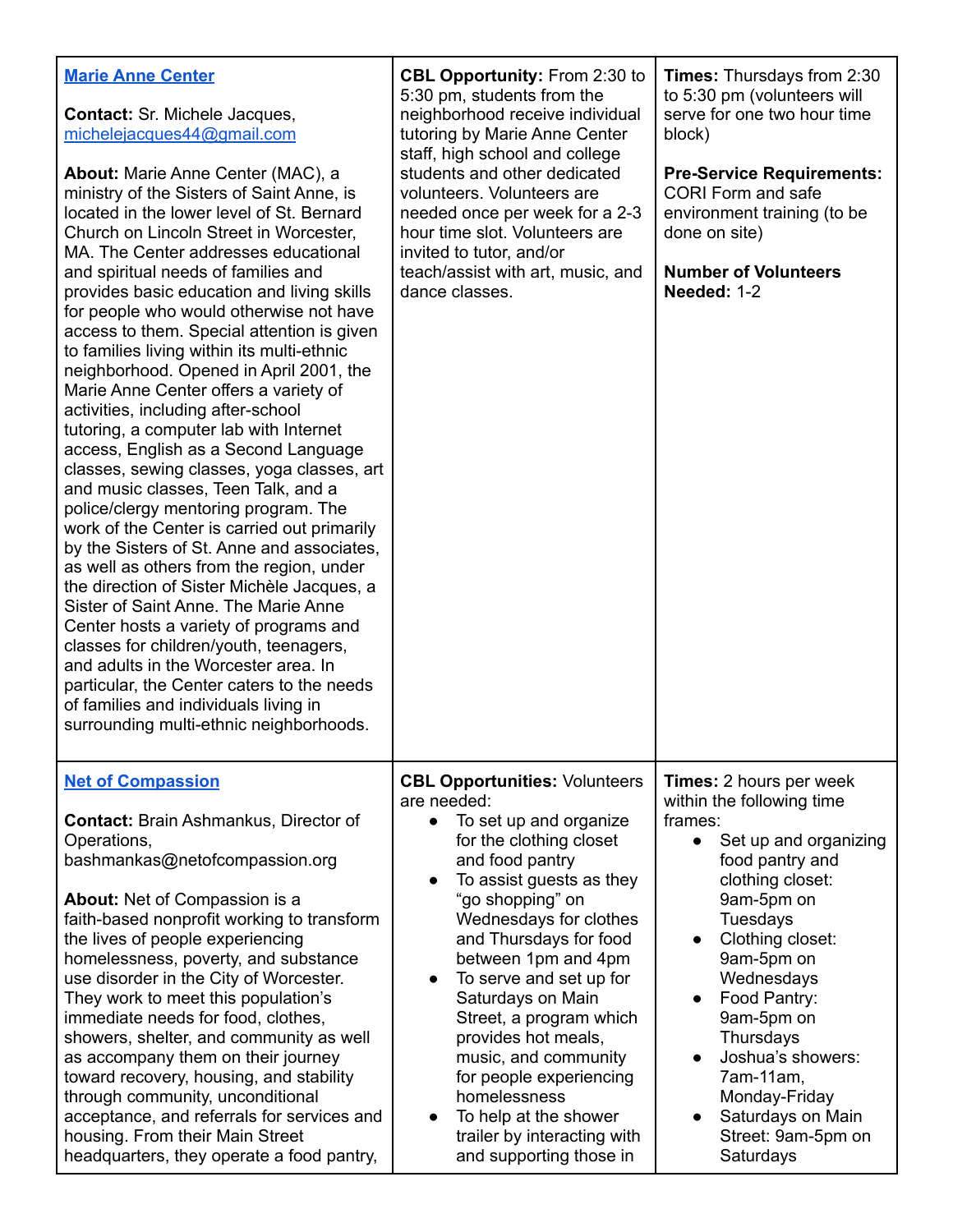| clothing closet, and hot meal program<br>every week. They also operate an outdoor<br>shower trailer currently located at St.<br>John's Church on Temple Street and a<br>seasonal homeless shelter (November to<br>May) called Hotel Grace on Vernon<br>Street. Net of Compassion's vision is to<br>address the systemic causes of<br>homelessness and addiction while<br>walking alongside those suffering due to<br>those systems with patience and<br>unconditional love as they take the often<br>arduous and intermittent journey toward a<br>healthier and more stable life.                                                                                                                                                                                                                                                                                                                                                | line for the showers and<br>to assist staff with<br>cleaning and resupplying                                                                                                                                                                                                                                                                                                                                                         | <b>Pre-Service Requirements:</b><br>Onsite orientation<br>meeting/shadow shift<br><b>Number of Volunteers</b><br>Needed: 4-6                                                                                                                                                   |
|----------------------------------------------------------------------------------------------------------------------------------------------------------------------------------------------------------------------------------------------------------------------------------------------------------------------------------------------------------------------------------------------------------------------------------------------------------------------------------------------------------------------------------------------------------------------------------------------------------------------------------------------------------------------------------------------------------------------------------------------------------------------------------------------------------------------------------------------------------------------------------------------------------------------------------|--------------------------------------------------------------------------------------------------------------------------------------------------------------------------------------------------------------------------------------------------------------------------------------------------------------------------------------------------------------------------------------------------------------------------------------|--------------------------------------------------------------------------------------------------------------------------------------------------------------------------------------------------------------------------------------------------------------------------------|
| <b>St. John's Parish</b><br>Contact: Fr. John Madden,<br>frjohnmadden@gmail.com<br>About: St. John's Parish opened in<br>Worcester, MA in 1846. It is a Roman<br>Catholic church with a mission to serve<br>the poor. Located in the heart of<br>downtown Worcester, the church beckons<br>all believers, especially immigrants and<br>the poor to a place of solace and hope.<br>St. John's embraces Southeast Asian,<br>Spanish, Lithuanian and African<br>parishioners. For decades, St. John's'<br>Food Pantry has provided sorely needed<br>food to more than 1,000 people annually.<br>Their Free Meal Program serves more<br>than 1,000 people each month. St. John's<br>rectory is a sober house, and St. John's<br>provides meetings for those in Narcotics<br>Anonymous and Alcoholics Anonymous.<br>Students are welcome to assist with the<br>meal program at St. John's Xavier Center<br>(next door to the Parish). | <b>CBL Opportunity: From</b><br>6am-10:30am Monday through<br>Friday, St. John's opens its<br>doors to those who are food<br>insecure. Students are invited to<br>serve a 2 hour shift on any day<br>during that time frame. On<br>Saturdays, the Xavier Center<br>operates a Food Pantry from<br>8am-10am. Students are also<br>welcome to volunteer during this<br>time to assist with the stocking<br>and distribution of food.   | <b>Times: 6am-10:30am</b><br>Monday-Friday (for one<br>2-hour time block) or<br>Saturdays 8am-2pm<br><b>Pre-Service Requirements:</b><br>Meeting with Fr. Madden<br><b>Number of Volunteers</b><br>Needed: 4 per day (12-16<br>total)                                          |
| <b>St. Francis and St. Thérèse Catholic</b><br><b>Worker House</b><br><b>Contact: Scott Schaeffer-Duffy,</b><br>theresecw2@gmail.com<br>About: St. Francis and St. Thérèse<br>Catholic Worker House (CWH) is a lay<br>Catholic community living in simplicity,<br>holding goods in common, attempting to<br>offer hospitality to homeless men and<br>women, and working for peace and<br>justice, in the spirit of Christ, the early                                                                                                                                                                                                                                                                                                                                                                                                                                                                                             | <b>CBL Opportunity: Holy Cross</b><br>students are welcome to work<br>with St. Francis and St. Thérèse<br>for 2 hours per week. Many<br>volunteer tasks entail the details<br>of hospitality: cleaning on<br>Mondays and throughout the<br>week, taking turns cooking<br>home-made vegetarian meals,<br>and baking products for their<br>small cottage industry, the<br>Bread not Bombs Bakery. They<br>also participate in a weekly | <b>Times: Volunteers will</b><br>determine their schedule<br>according to their own<br>availability and St. Francis<br>and St. Thérèse's needs and<br>goals.<br><b>Pre-Service Requirements:</b><br>Meeting/interview with staff<br><b>Number of Volunteers</b><br>Needed: 1-2 |